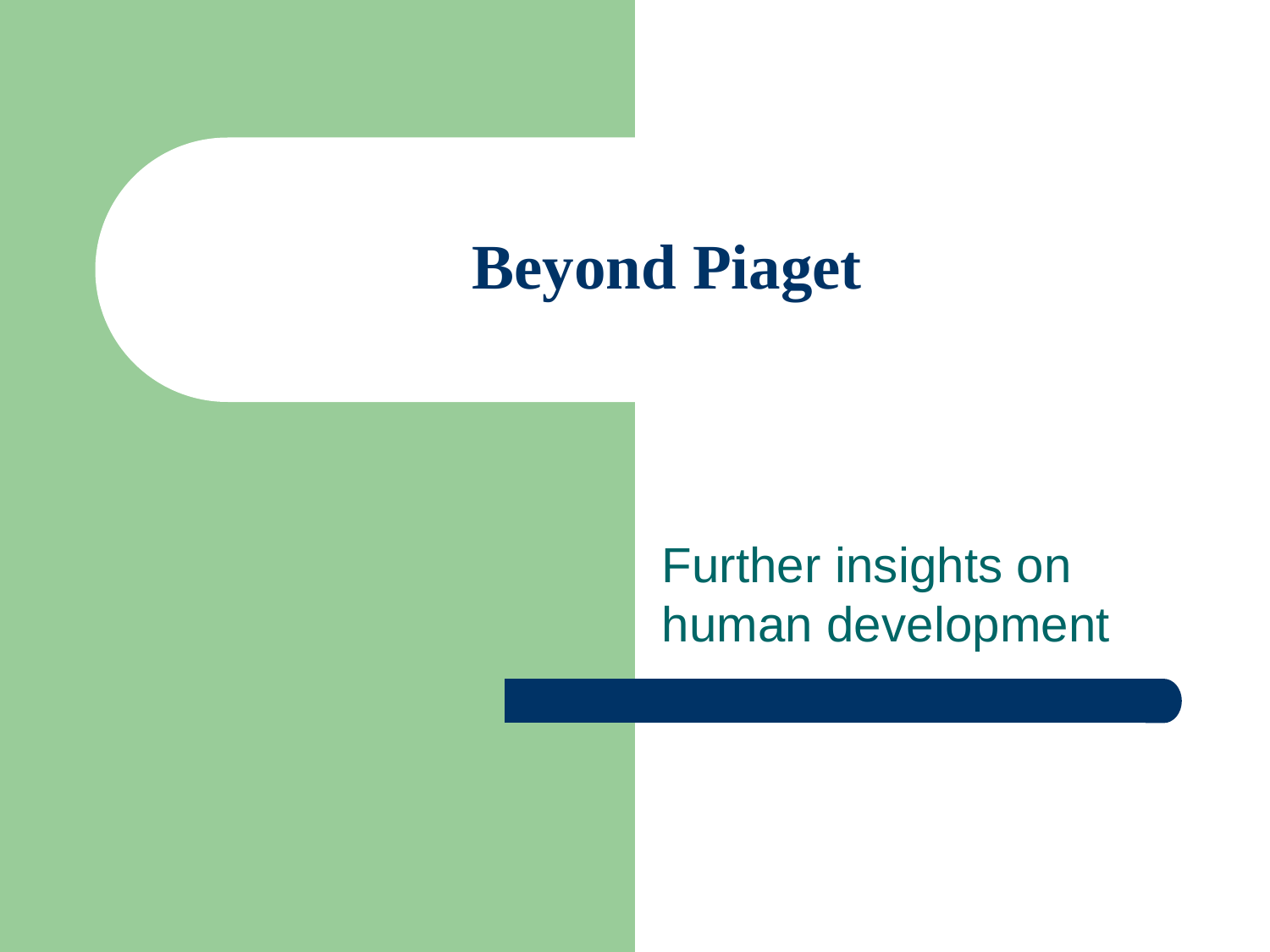#### Vygotsky's **INFLUENCE**

- Not everyone was convinced that children "go it alone" in their quest for advanced cognitive abilities
- Deep in the heart of the repressive Soviet Union, Lev Vigostsky looked beyond a child's solitary interactions with his/her environment

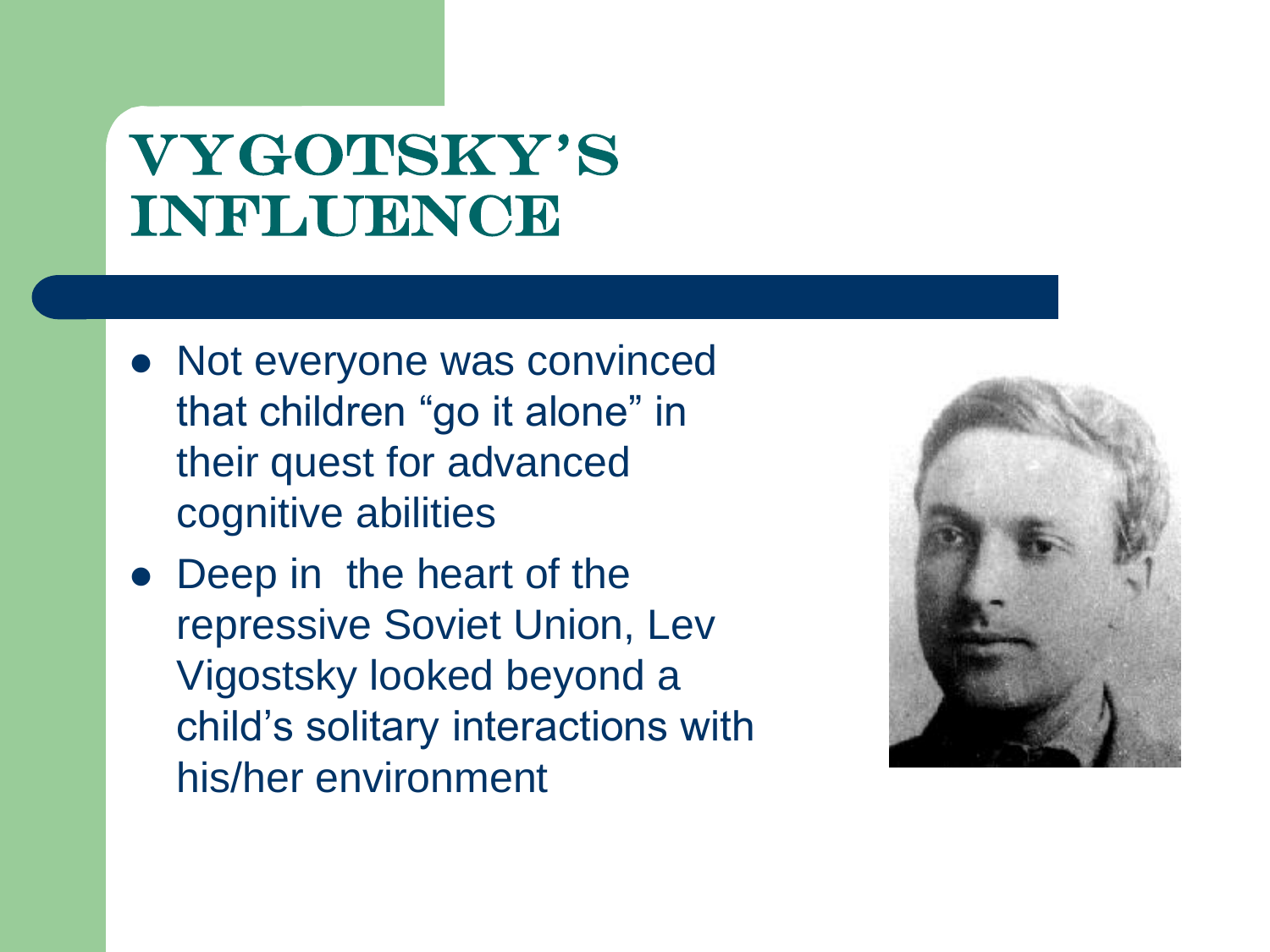#### THE ZONE OF PROXIMAL DEVELOPMENT

- Each generation profits from the experience of adults and older peers
- With the help of an encouraging adult, children can do more than what they could do by themselves
- The gap between what a child can do alone, and what they can do with help is the *zone of proximal development*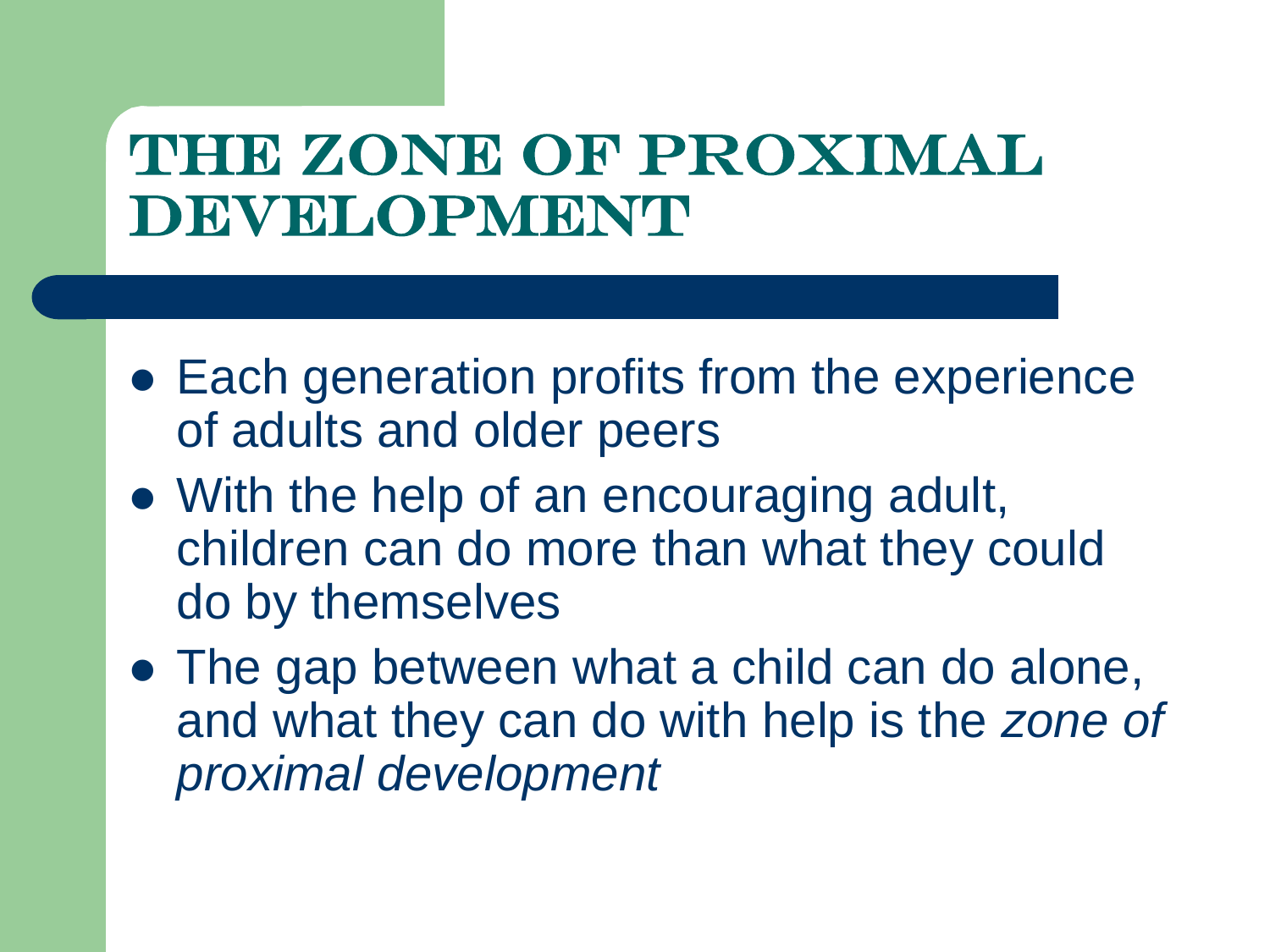#### **EXAMPLES OF THAT** GENTLE NUDGE

- Did you learn how to tie your shoes by yourself?
- Ride a bike?
- Seven year old street merchants.
- Adults use *scaffolding* to temporarily help a child reason at a higher level.
- Their instructions become "self-talk" that we internalize and use when necessary.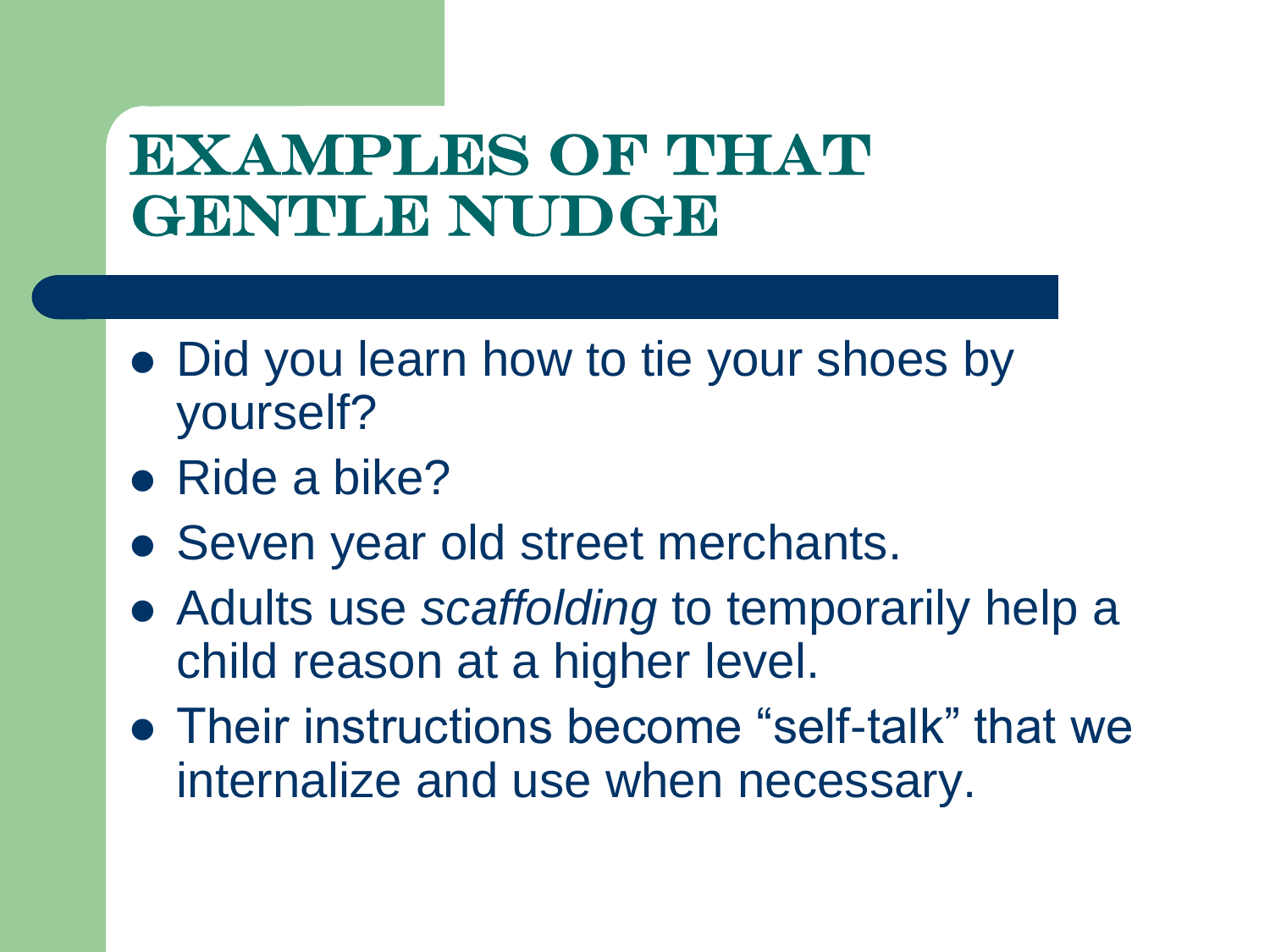# LEV'S LEGACY

- Dead from tuberculosis at 37, Vigotsky's
- ideas were buried by the Soviet authorities
- Resurrected by loyal students, his approach has slowly spread and expanded, world-wide
- A child's *personal story*
- The rise of *collaborative learning*



Gran Pos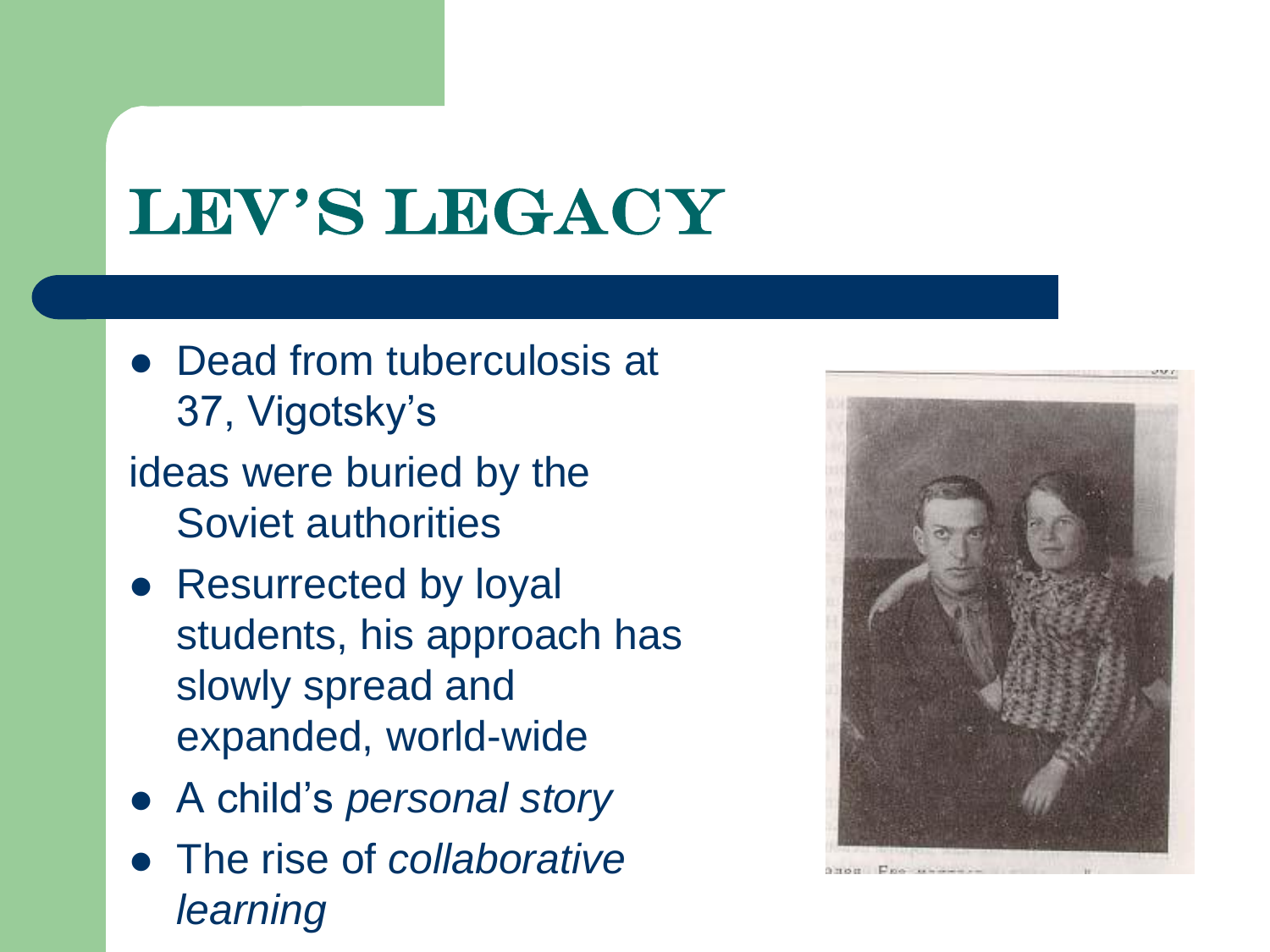### WHAT DO BABIES NEED?

- At first, we thought that mothers primary purpose was to provide nourishment
- We were wrong
- Harlow gave infant rhesus monkeys a stark choice:
- Nourishment or contact comfort
- It wasn't even close

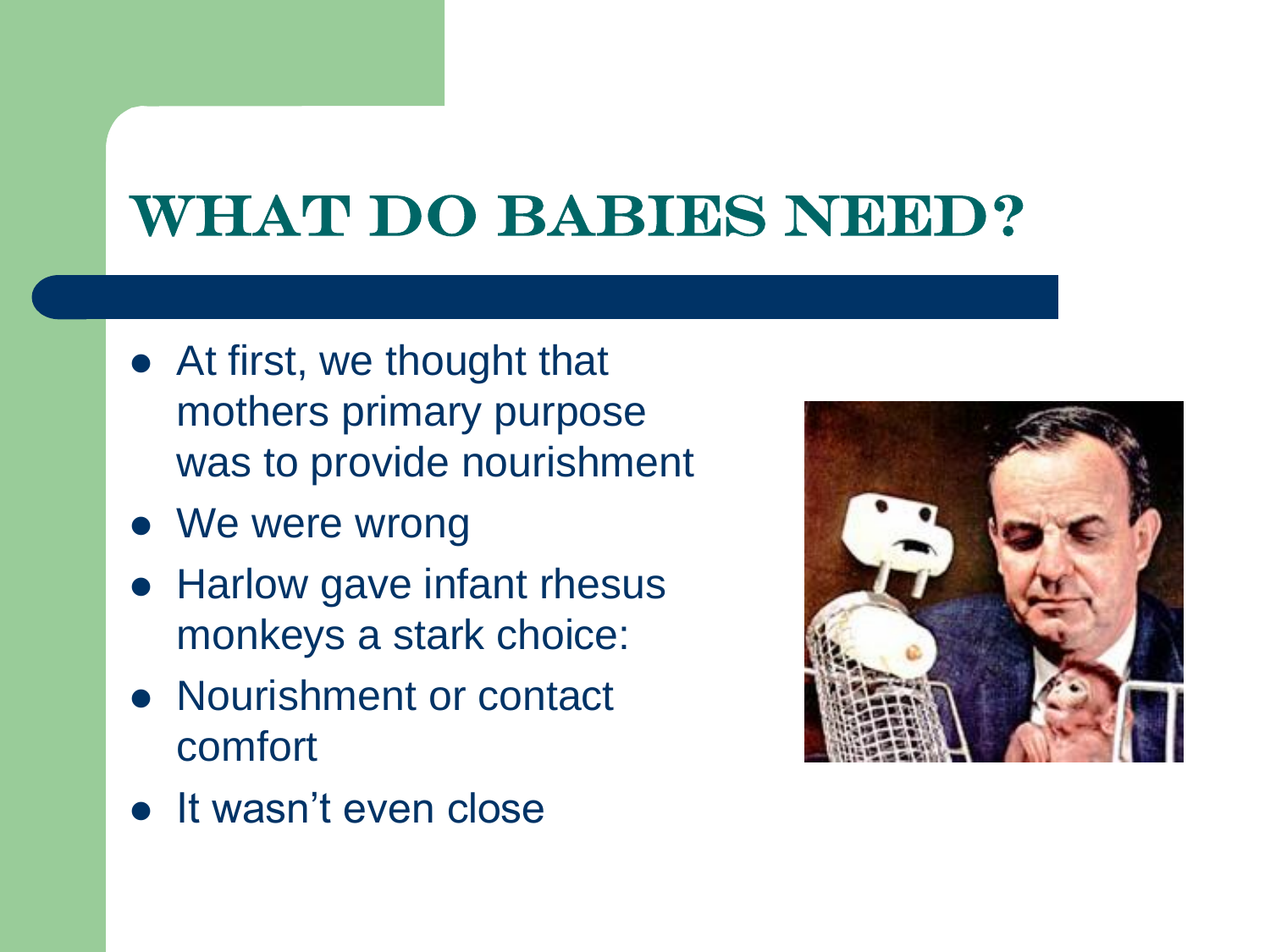## Long-lasting deficits

• Denied comfort and contact: the monkeys could not socialize

 worse yet, they rejected their own young

• Only letting them watch younger monkeys play and then slow assimilation helped

.

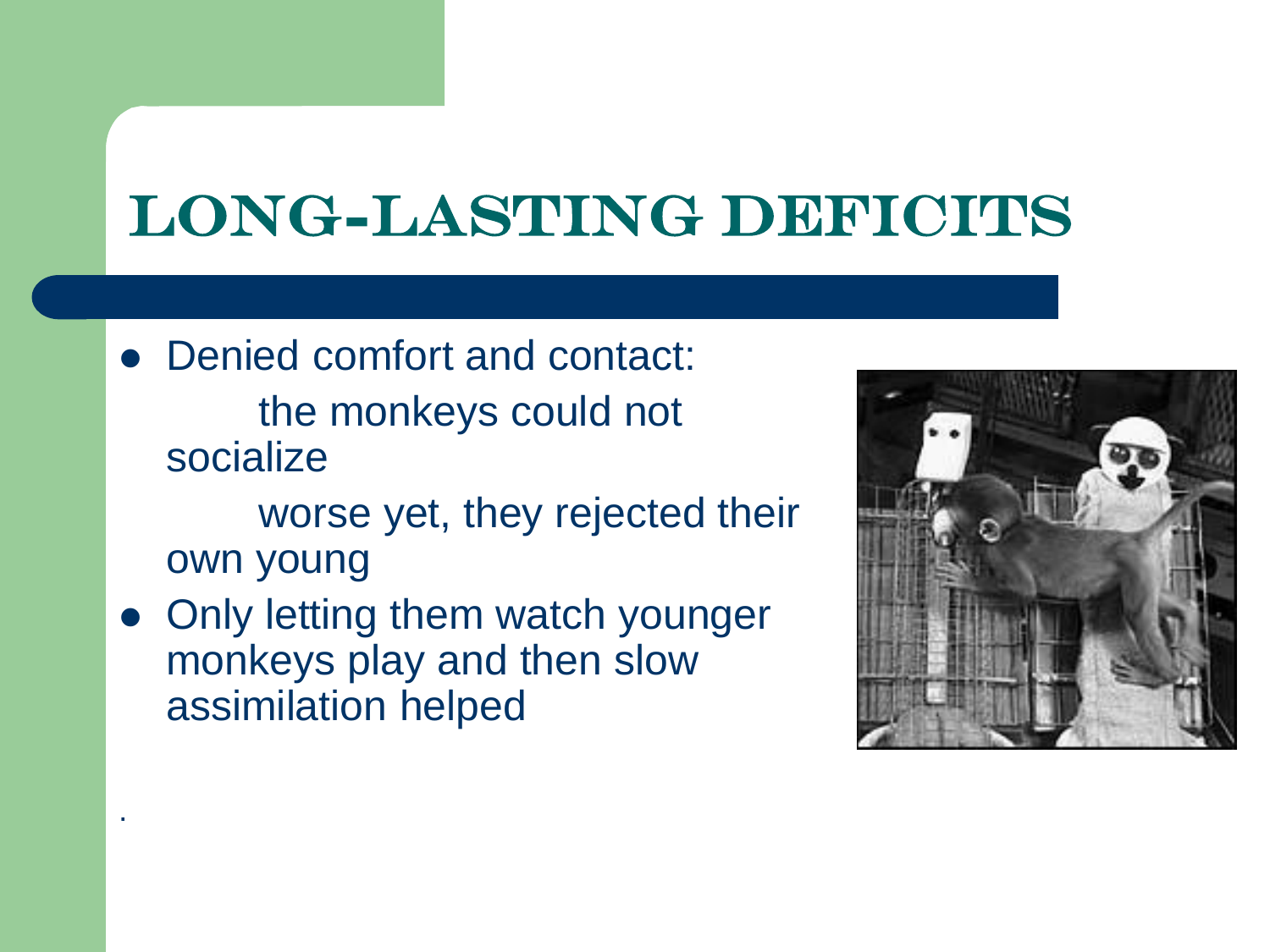### examples

- London infants in WW II
- Romania
- https://www.youtube.co m/watch?v=0MSg0Otw gz4
- Some one must teach us how to be a loving human

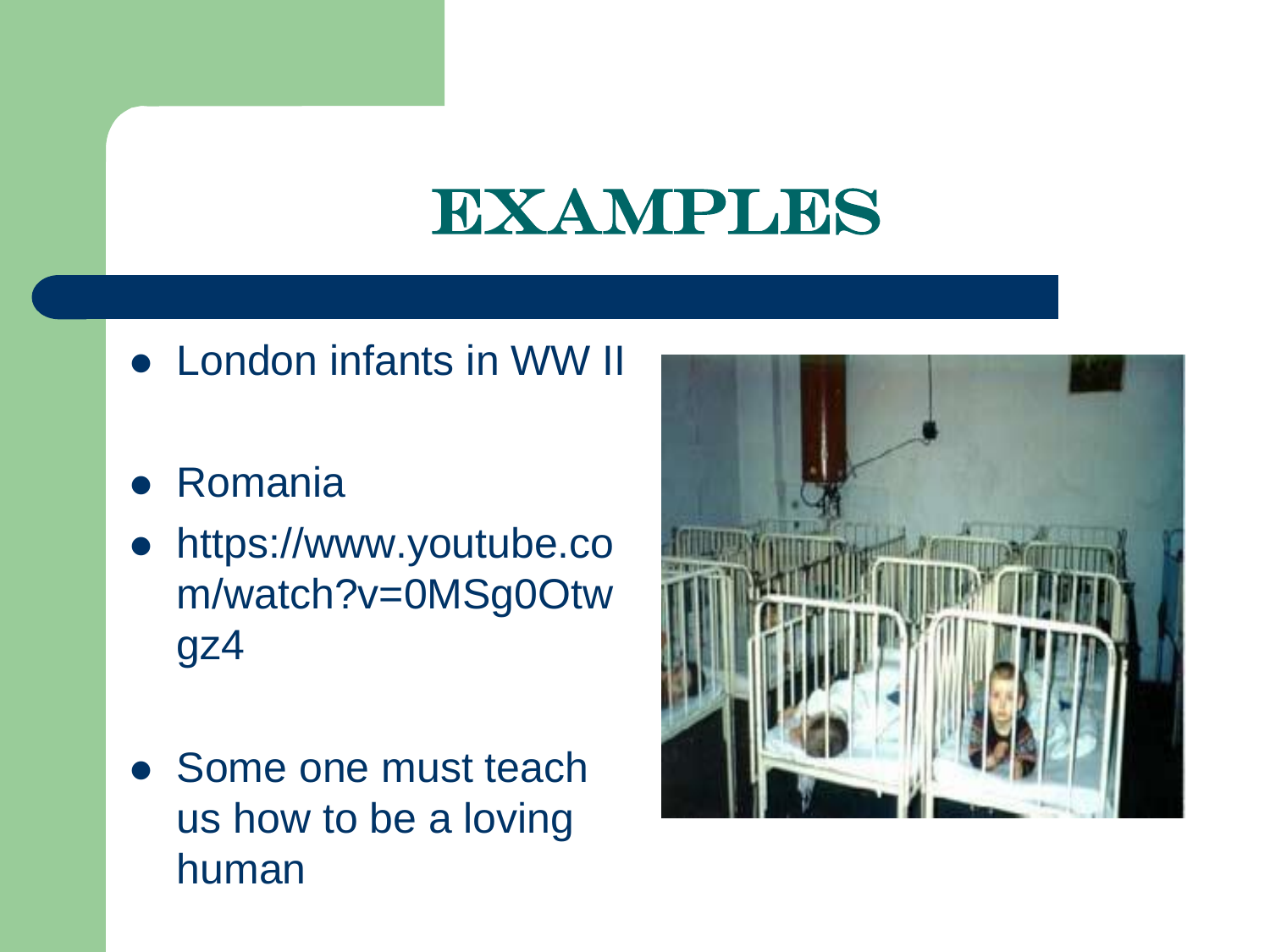## **ATMLACHMENTE**

- *The emotional bond that forms between a child and its primary caretaker(s)*
- A crucial stage in development
- Best measured through the **Strange Situation -** *an innovative experimental design in which the infant is exposed to a series of departures and appearances of the caretaker and a stranger*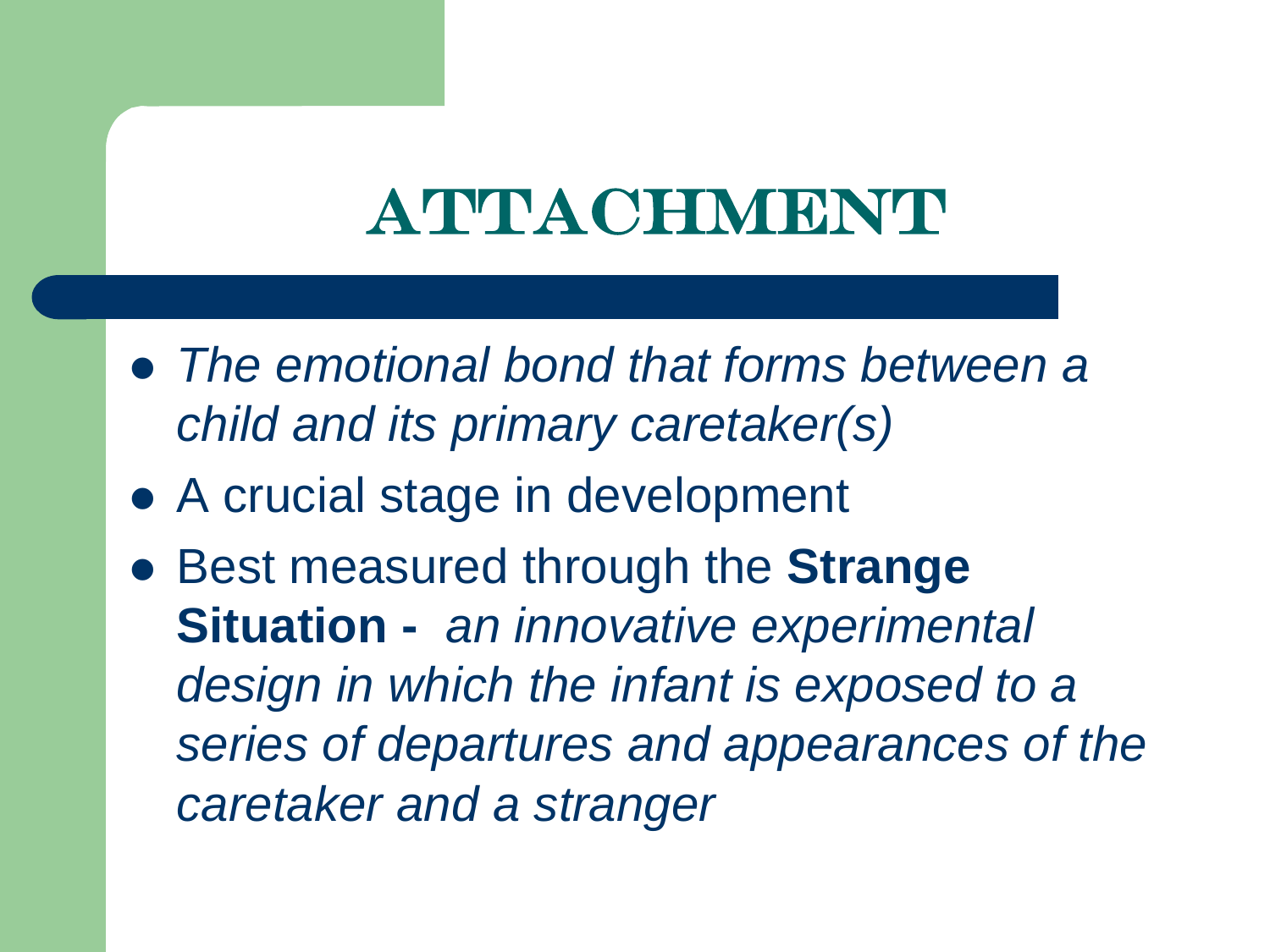#### THE STRANGE SITUATION

- **Mary Ainsworth's work**
- Begins with Mom (caretaker) and 12-18 month old child in room with lots of toys
- Then a stranger enters
- Mom leaves
- Mom returns
- Both leave
- Stranger, then mom return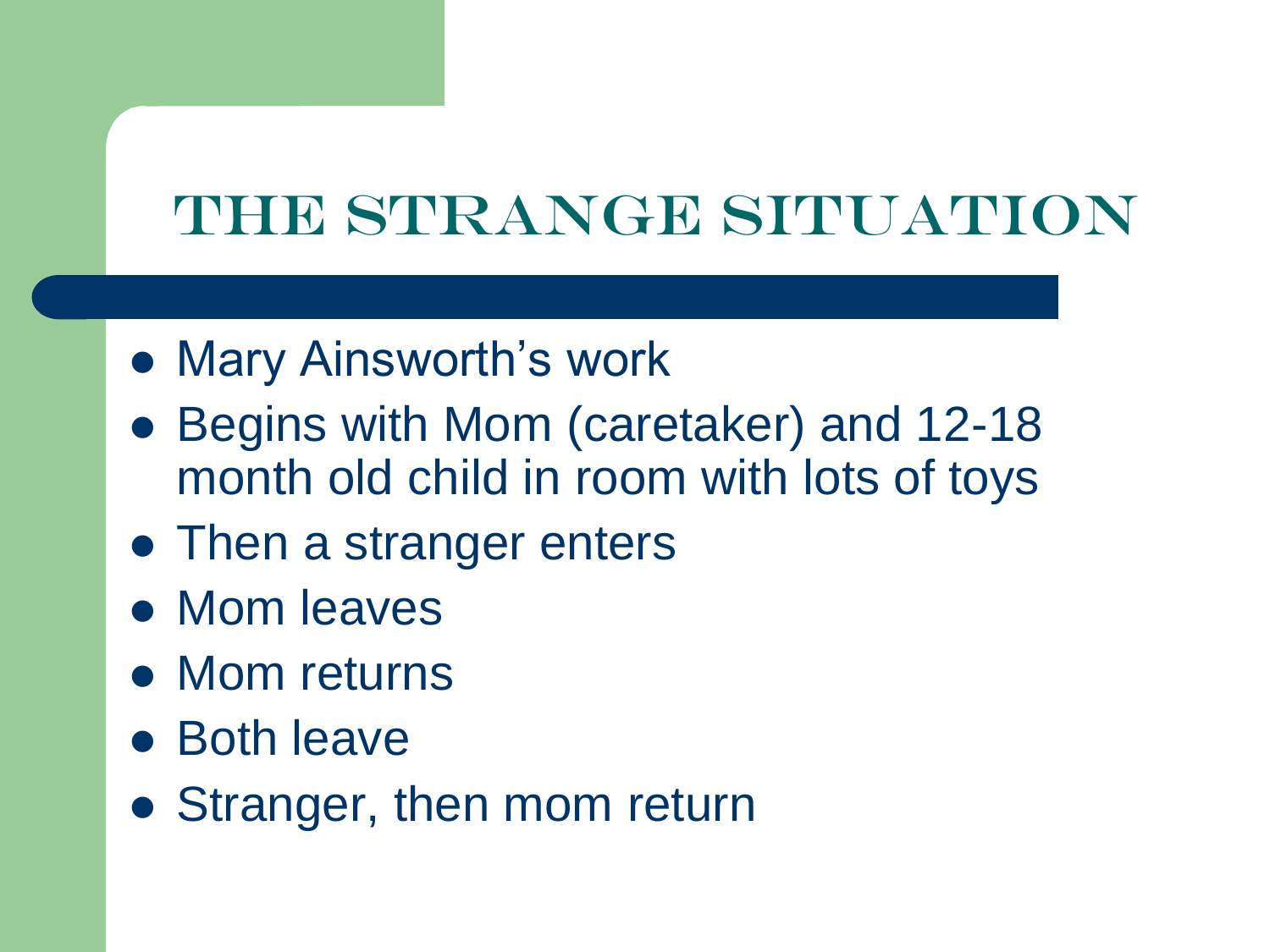# WHAT TO LOOK FOR

- The infant is watched carefully through a one-way mirror
- Great attention is placed on the child's reaction's to mom's departure and return
- Of equal importance is the child's willingness to explore the toy-filled environment
- Is mom used as a "base" for discovery?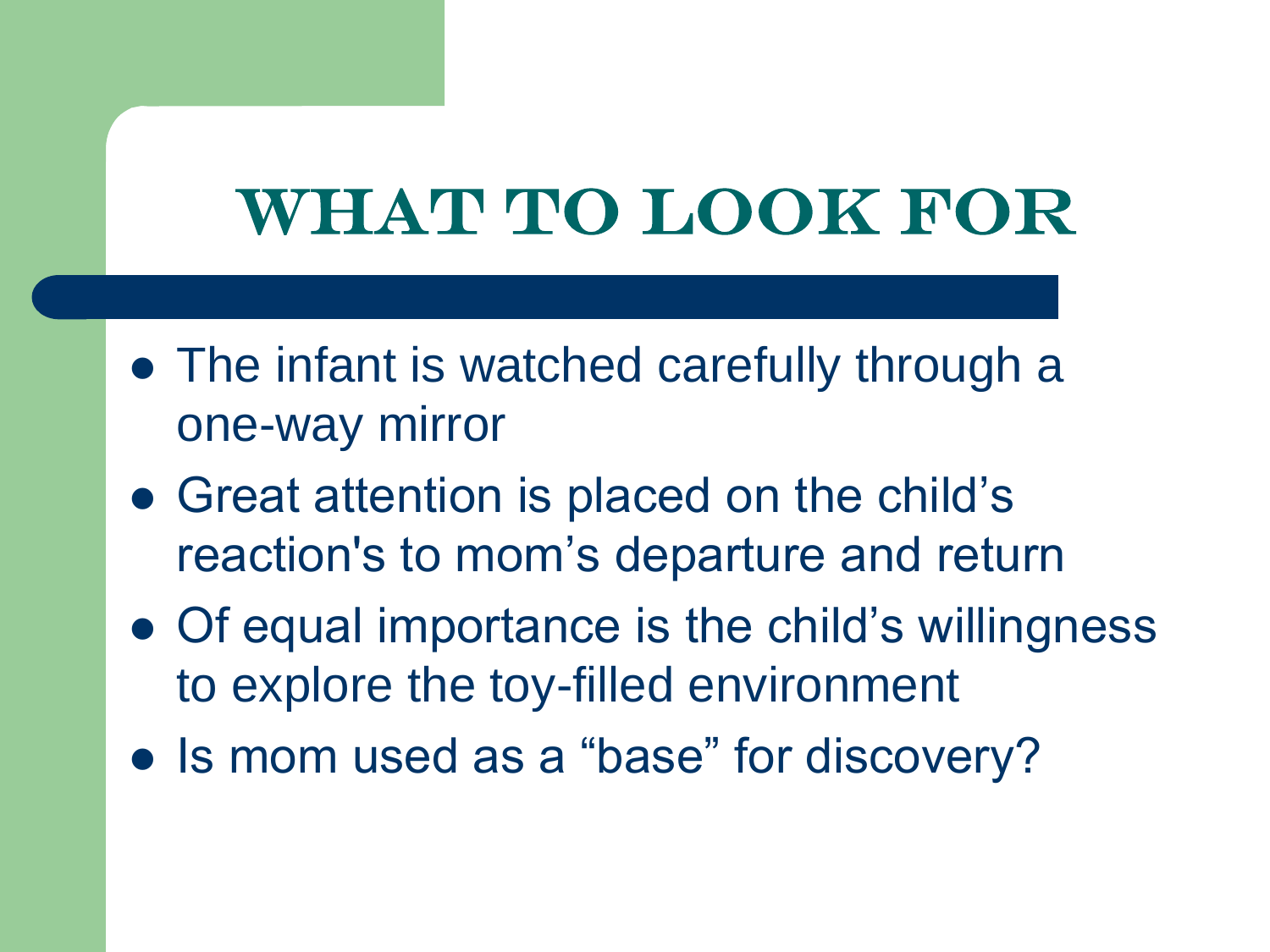#### THE FOUR ATTACHMENT styles

- **Secure –** willing to leave mom to explore the room, kept an eye on her, and occasionally, returned to her, wary but not too upset by stranger's appearance, upset at mom's departure, when she returned noticeably happy and easily soothed
- Approximately 65% of children
- Temperament can hinder soothing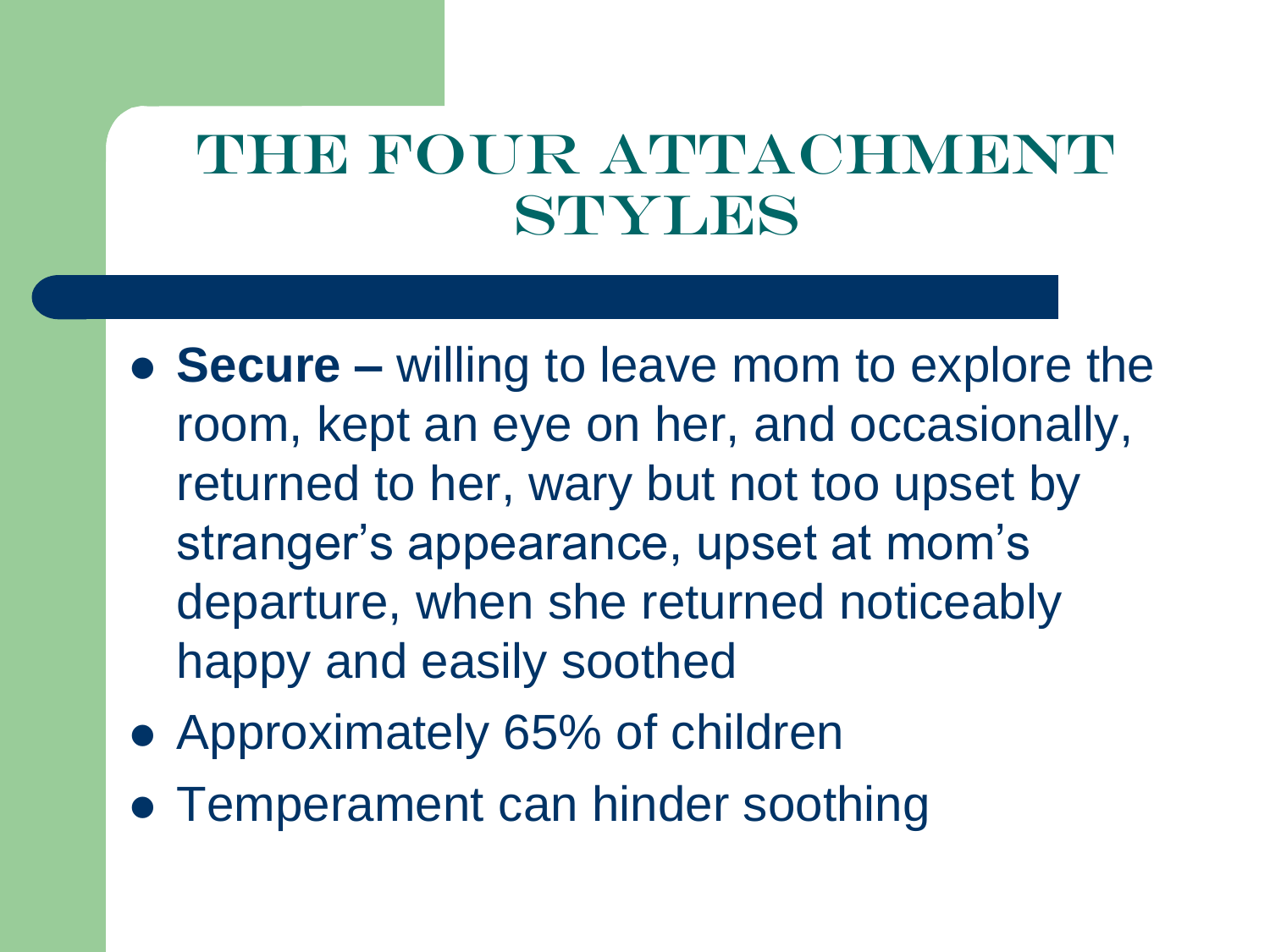## A GREAT START

• Mothers of these children: 1) interacted lovingly and warmly 2) encouraged exploration 3) were sensitive to the child's needs 4) communicated often and appropriately

These patterns effect all subsequent relations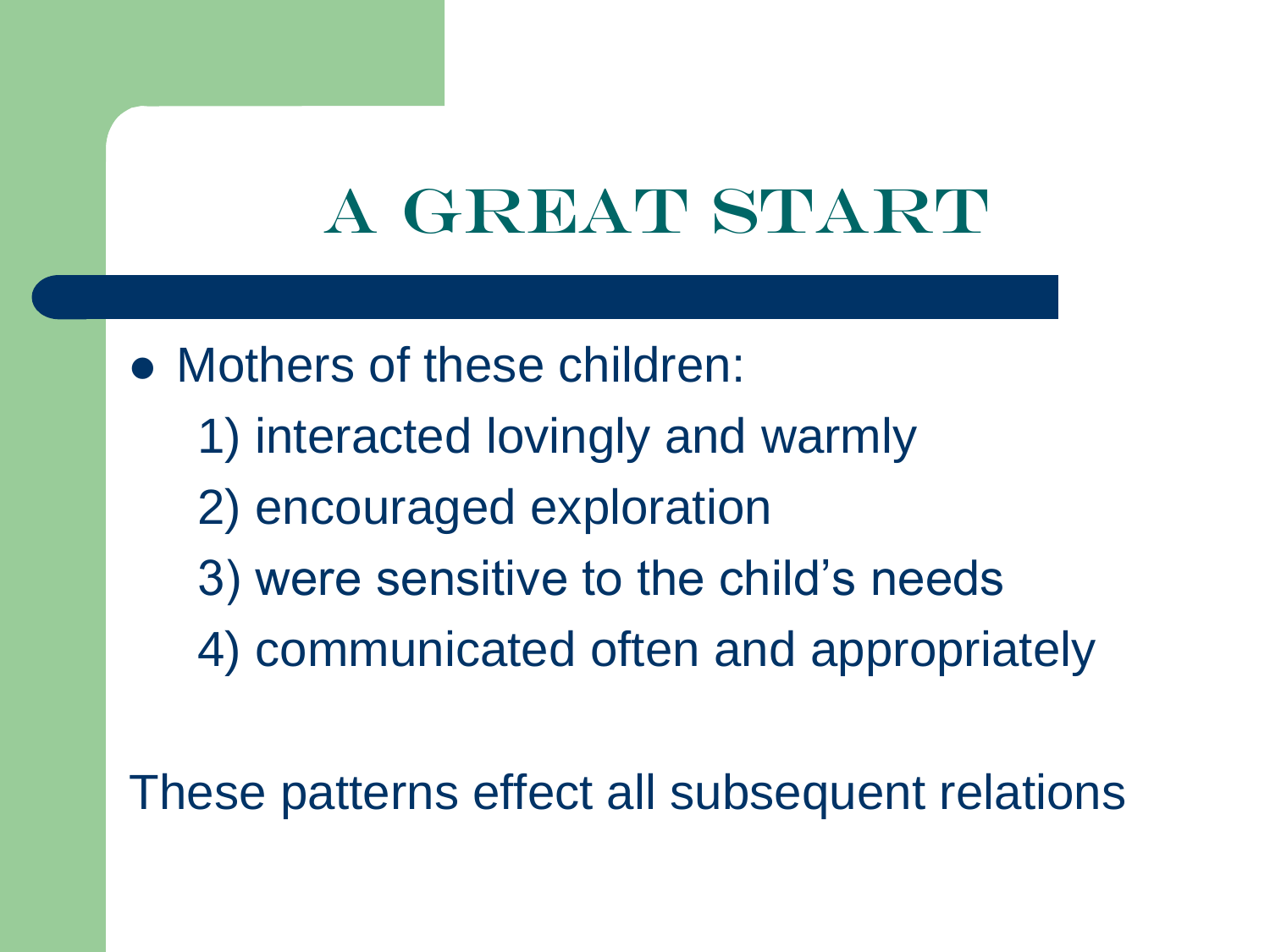# INSECURE ATTACHMENT

 **Avoidant style –** children did not "touch base" during hesitant periods of exploration and seemed to care little about the stranger or mom's comings and goings Mom's were observed to be unresponsive, cold, and often rejecting 15% in North America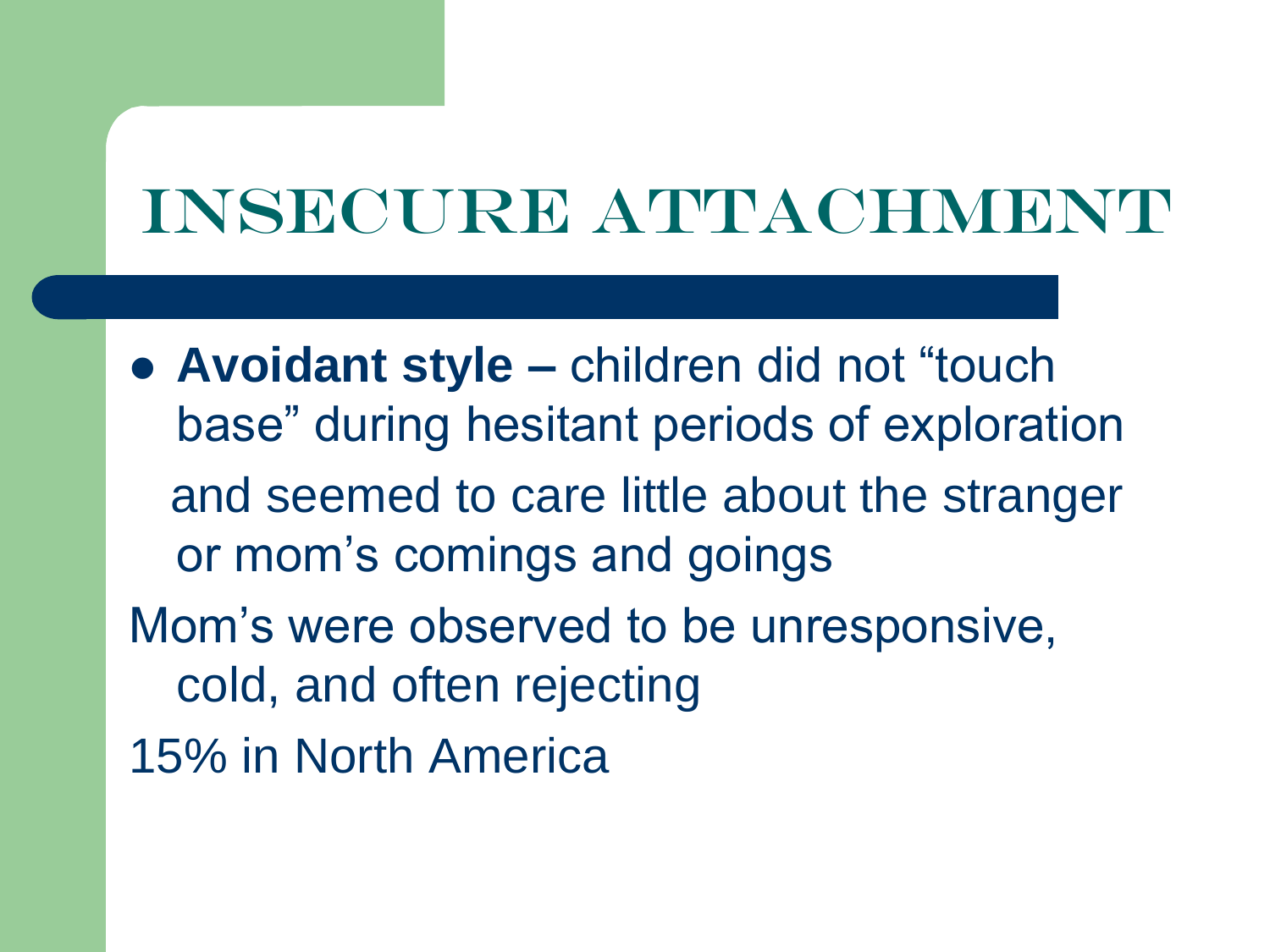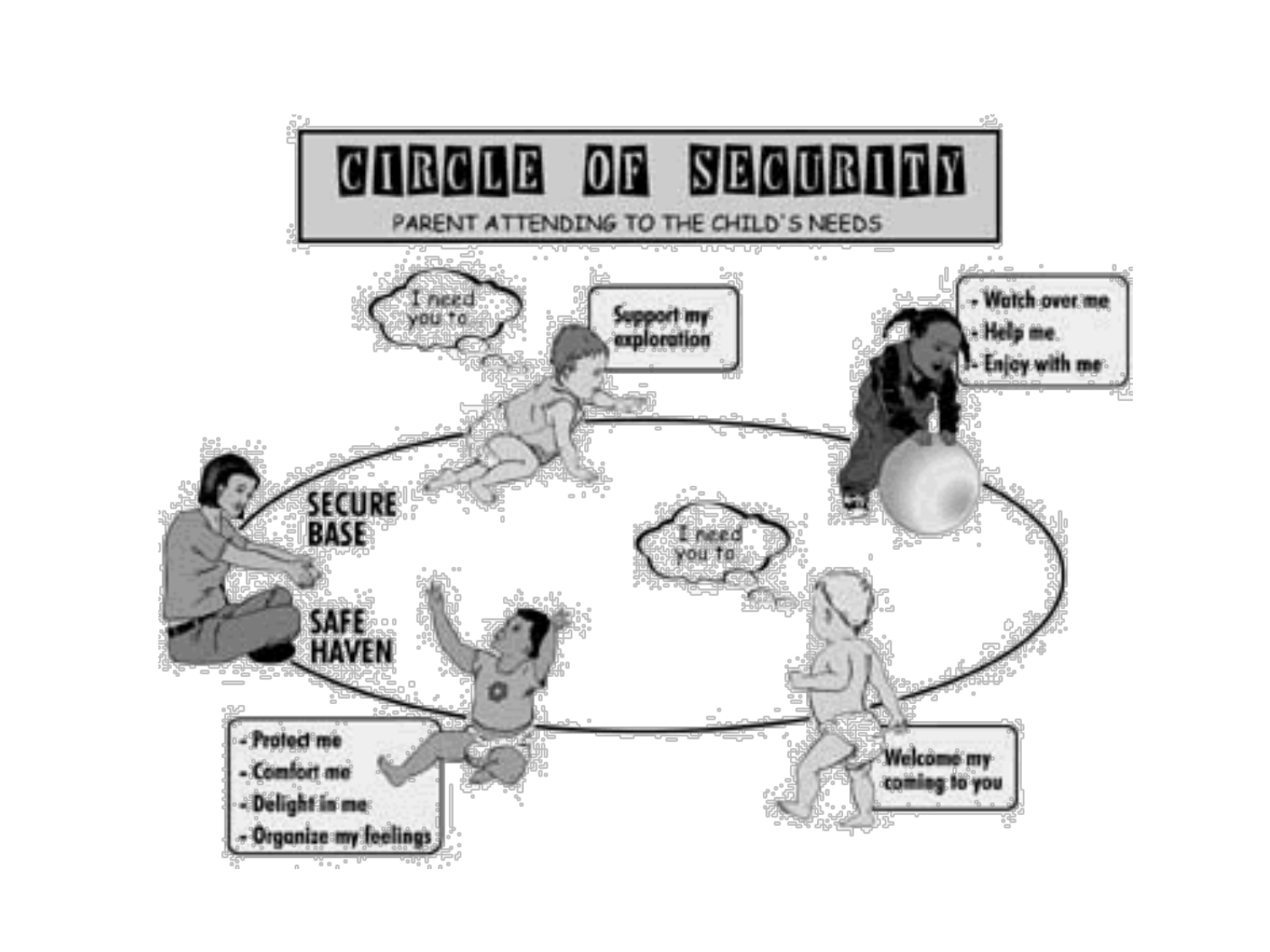### Another insecure style

- **Ambivalent –** babies cling to mom and are unwilling to explore, the stranger bothered them, they became very upset when mom left, hard to soothe on her return, demanding mom's attention while pushing her away
- Moms were inconsistent and interacted with the baby in an inappropriate manner
- $\bullet$  10%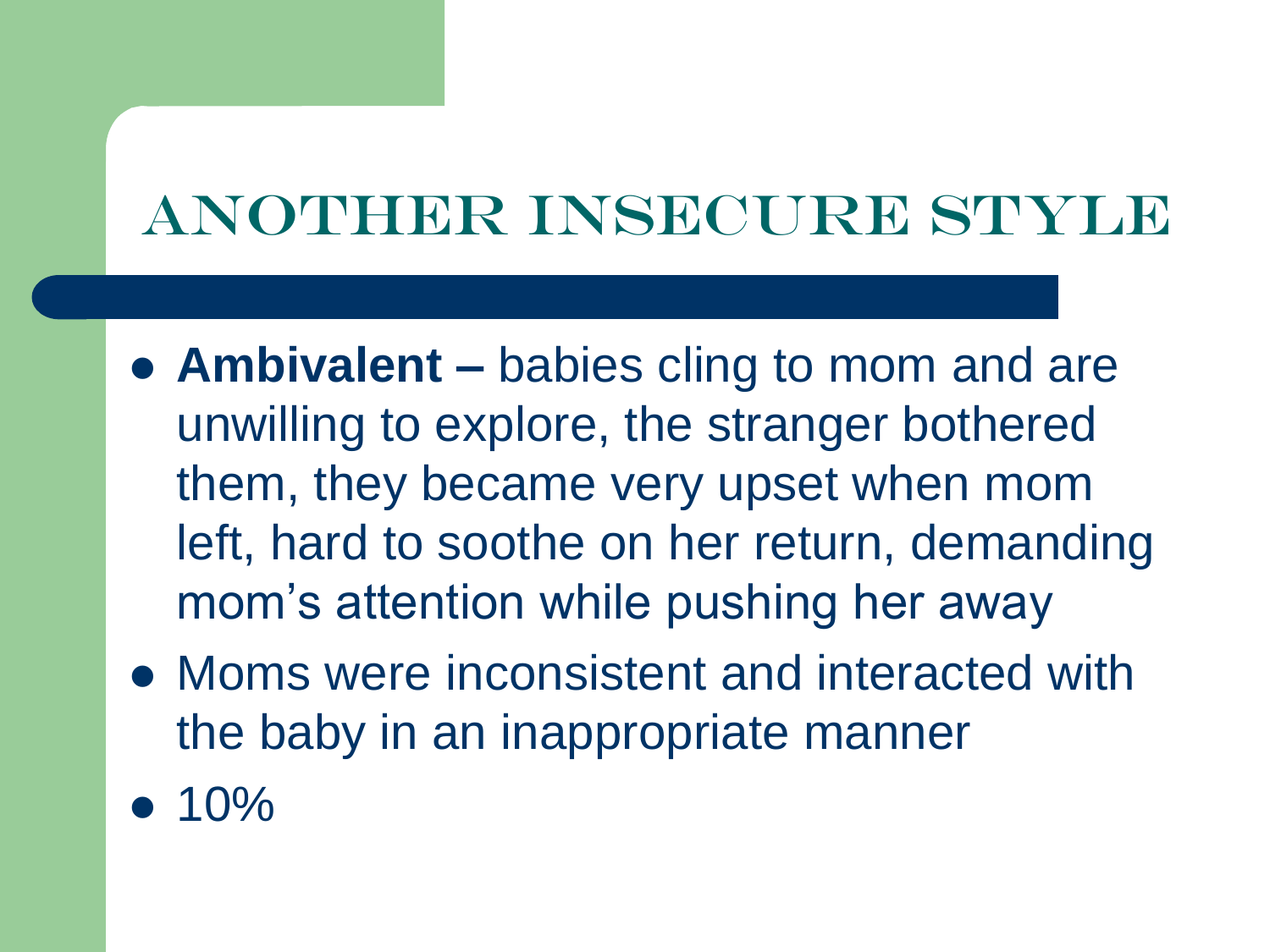# IT GETS WORSE

- **Disorganized-disoriented –** some babies didn't know what to do when mom returned, approaching her while looking away, they seemed afraid, confused, and sad
- Observation showed these moms to be abusive and/or neglectful
- Less than 10%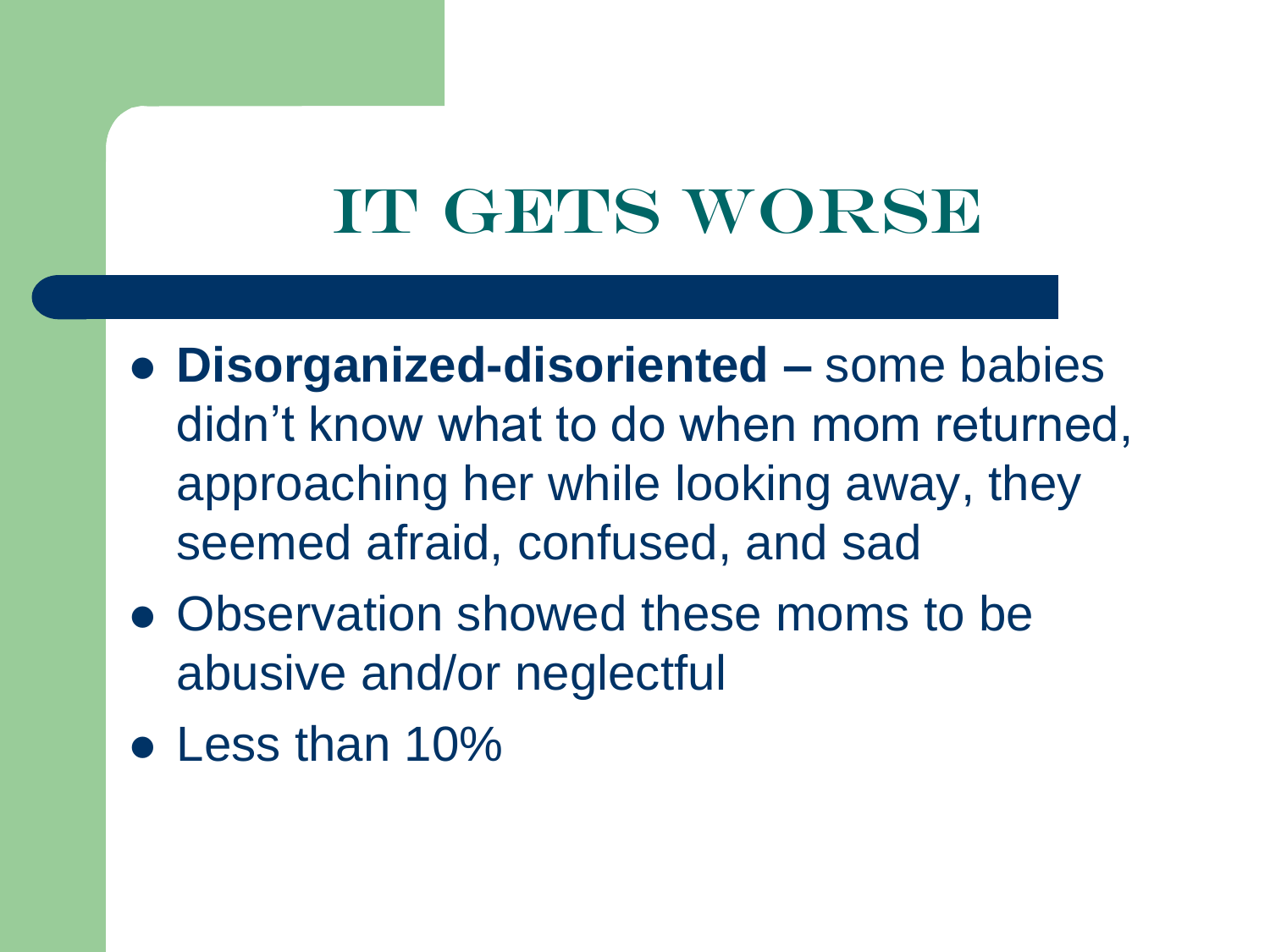# ATTACHMENT OVERVIEW

- Can form with someone besides mom
- Stressed importance of comfort, stimulation, and consistency
- Most *insecure attachments* are within the normal variability of behavior
- But they pose challenges for future emotional relationsships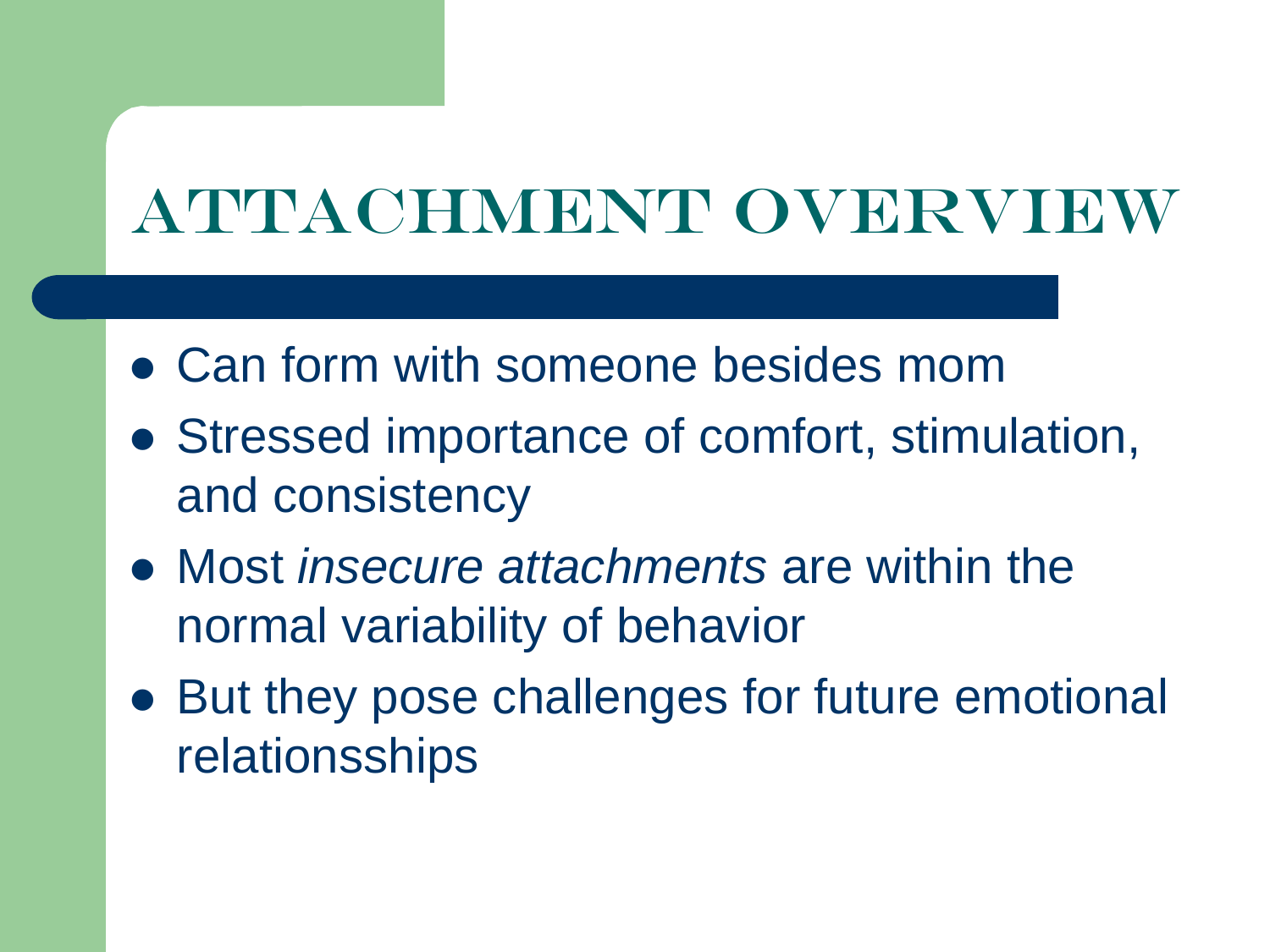# PARENTING STYLES

- **Emerged through the work** of Diana Baumrind
- Discovered the importance of two separate continuums: Warmth/Support & Control/Structure
- Four styles were revealed

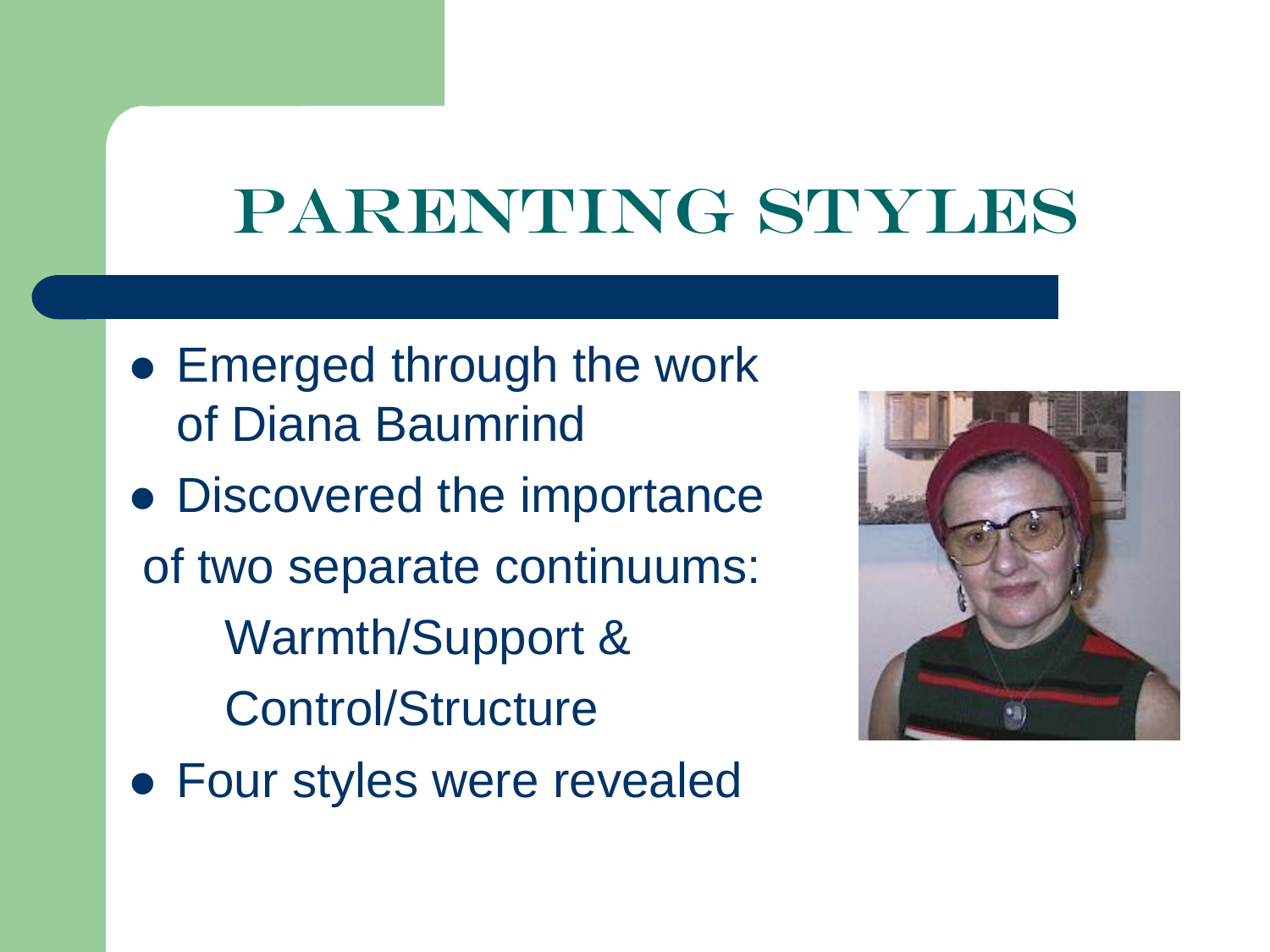## authoritarian

- Plenty, probably too much, structure
- Little warmth
- Parents are excessively demanding, controlling, and unreasoning
- "Do what I say because I say so!"
- Children are often aggressive, fearful, with low self-esteem and initiative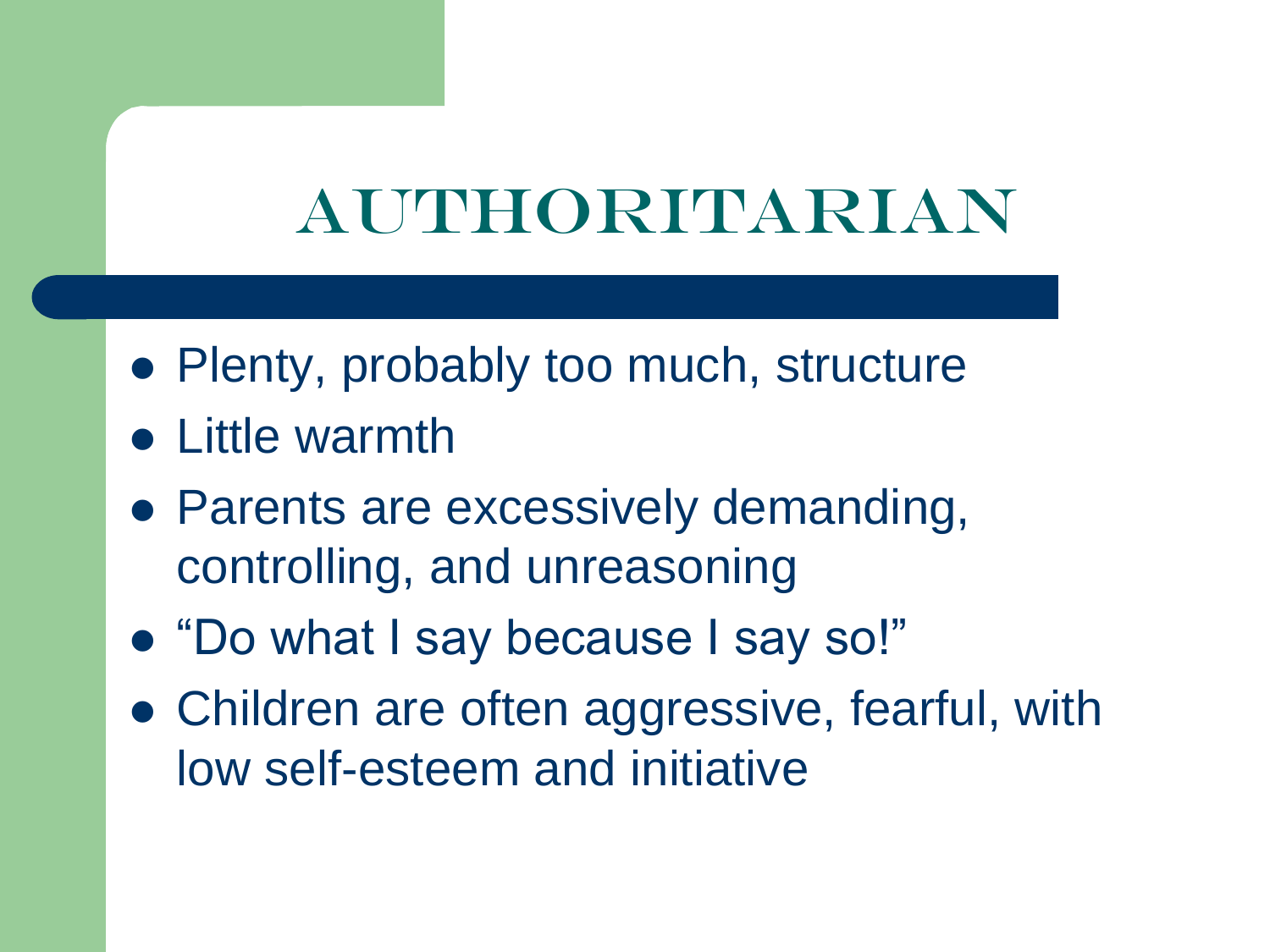## PERMISSIVE

- Plenty of affection
- Little or no structure or demands
- Parents place no limits, shower children with gifts, affection and privileges
- "Please clean your room?" but no consequences
- Irresponsible, aggressive, "spoiled"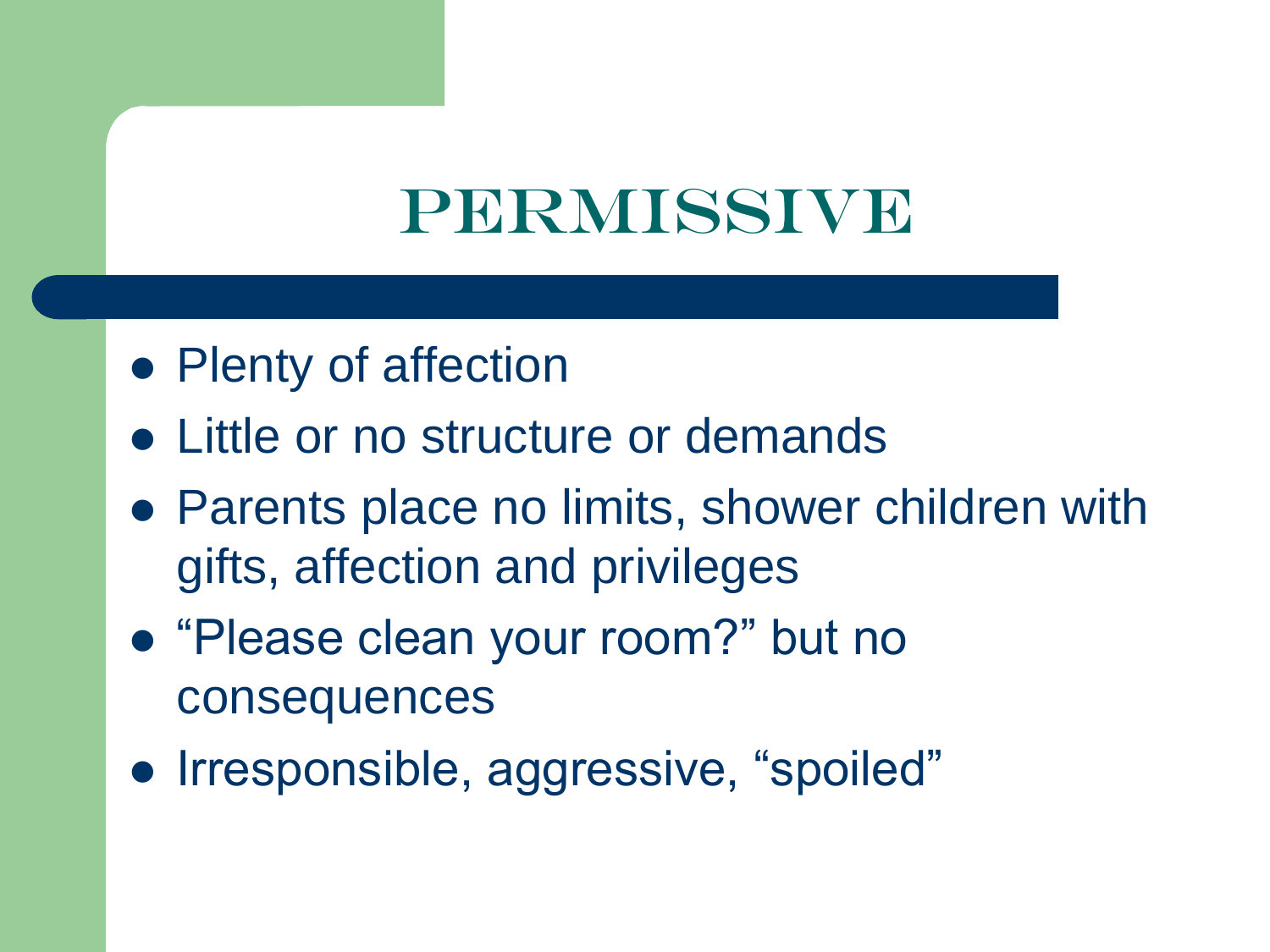## NEGLECTFUL

- No structure, no warmth
- Parents are uninvolved, self-centered, indifferent to child's needs
- "A breeding ground for *antisocial behavior."*
- Down-played in more recent discussions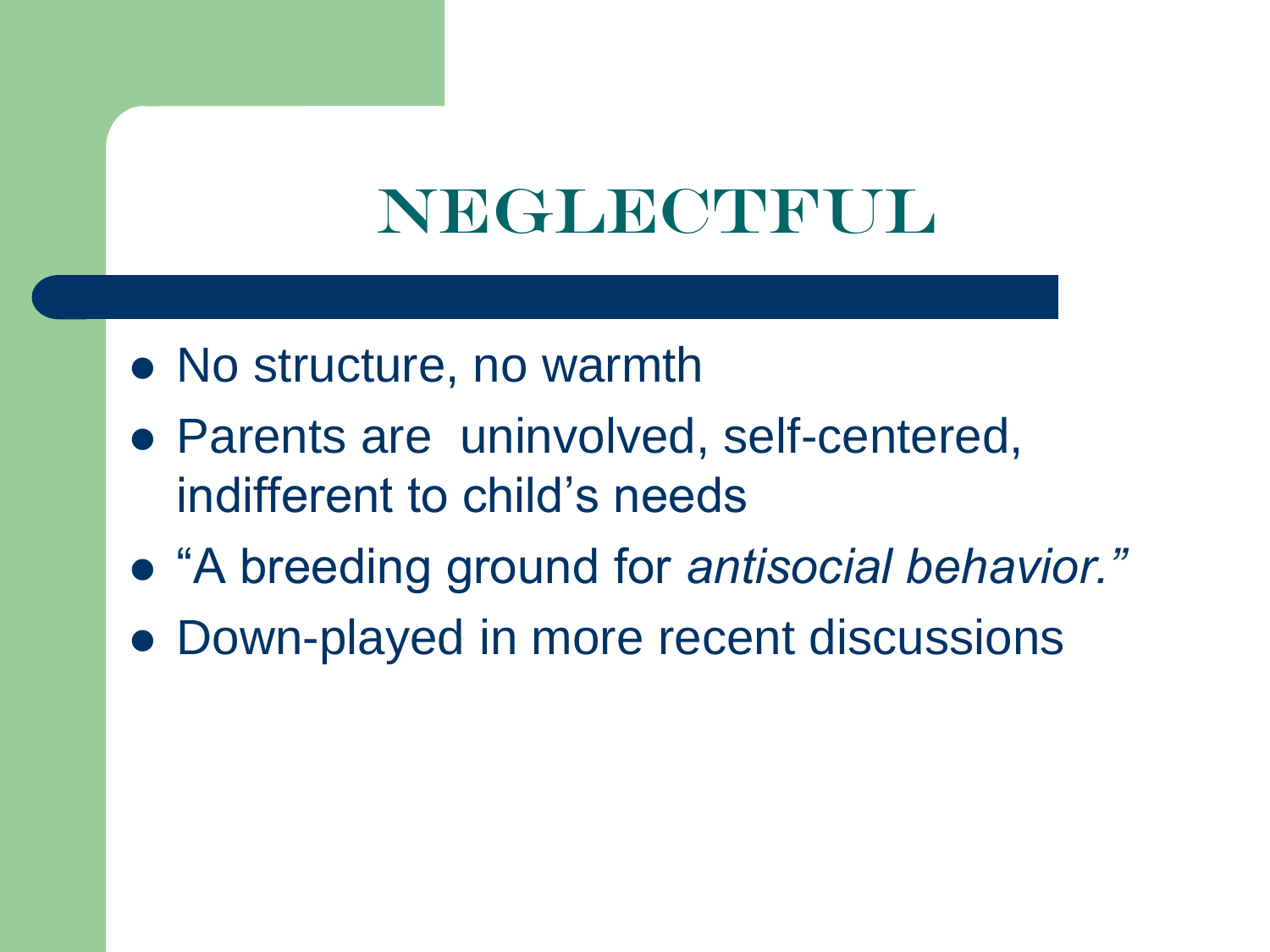# **AUTHORITATIVE**

- Loads of affection **and** structure
- Set high standards and monitor actions while highly involved
- Consistent, loving, and willing to explain and listen
- Grant freedom as it is **earned**